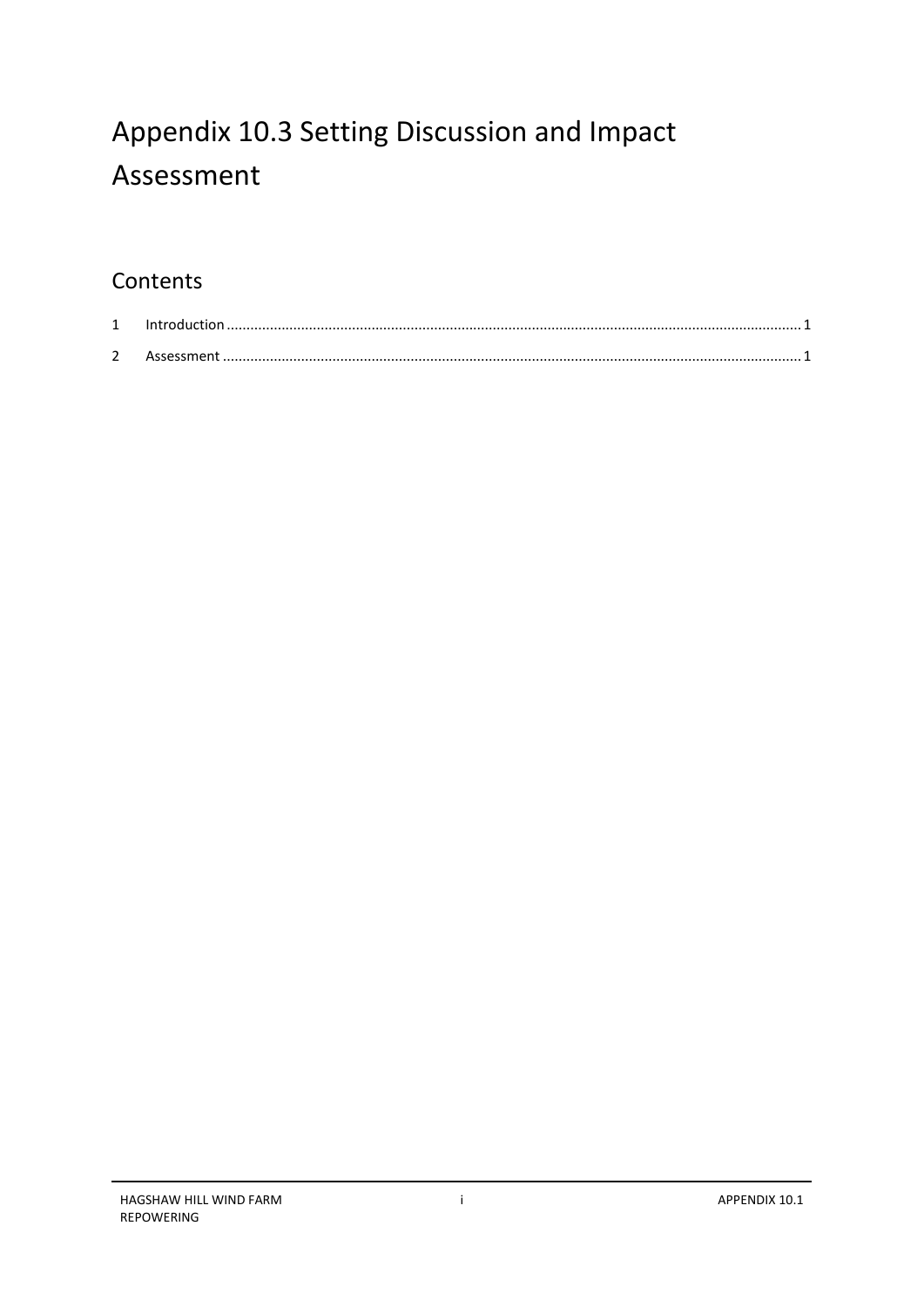This page is intentionally blank.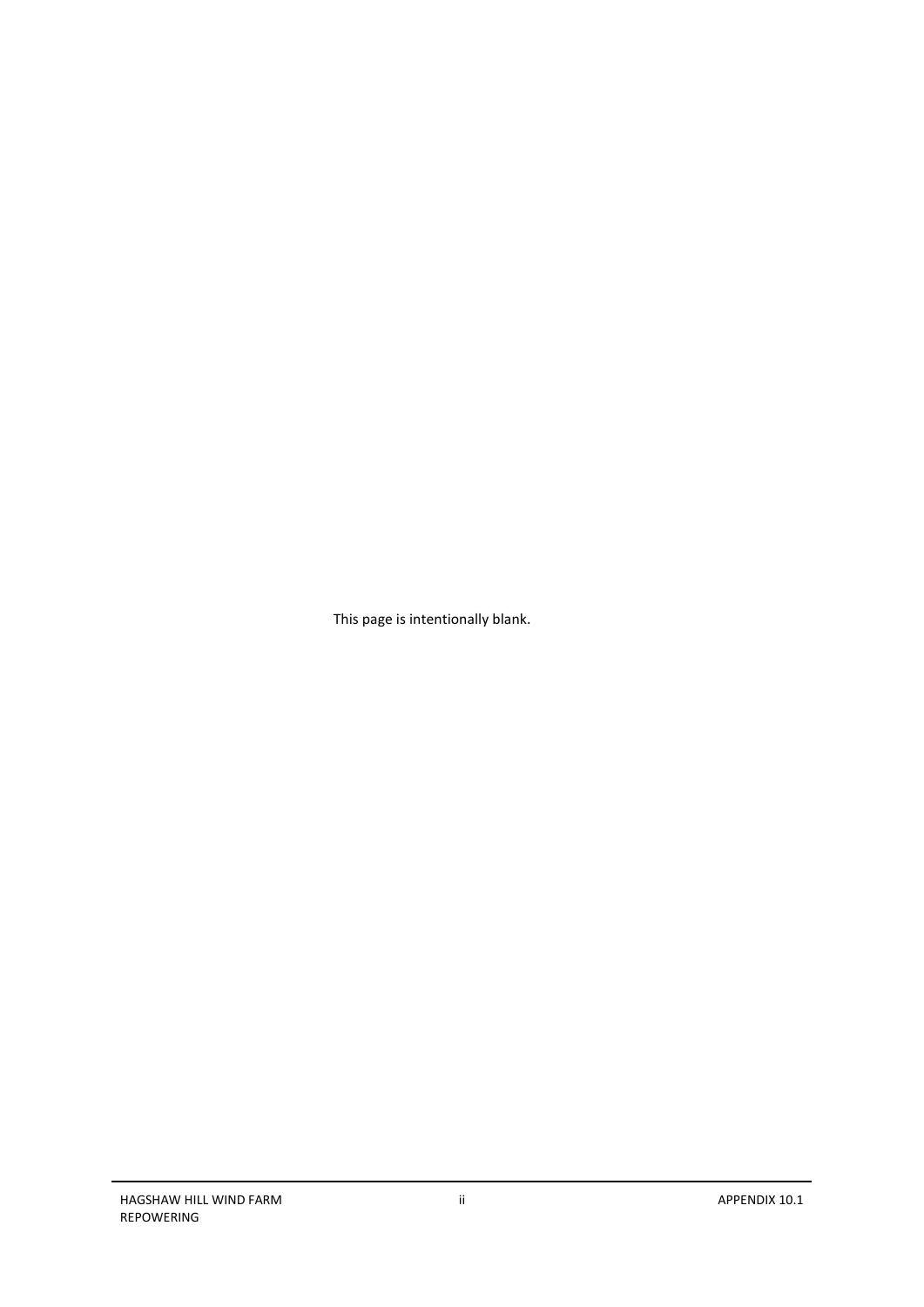# <span id="page-2-0"></span>1 Introduction

- 1.1.1 Section 10.7 of the Cultural Heritage chapter of the EIA Report identifies potential impacts on the setting of heritage assets arising from the Proposed Development during its operational phase. In line with the methodology for the chapter, a number of assets have been scoped out of the assessment leaving 38 heritage assets in the Middle Study Area and one heritage asset in the Outer Study Area having been identified as requiring further assessment.
- 1.1.2 The determination of magnitudes of impact and significance of effects for heritage assets identified in Section 10.7 of Chapter 10 was the result of detailed consideration of the setting of each heritage asset and analysis of how the Proposed Development would, or would not, affect important aspects of their setting. In Section 10.7, the results of these setting assessments are presented in a succinct summary, primarily in Table 10.6 for the Middle Study Area and paragraph 10.7.23 for the Outer Study Area.
- 1.1.3 This Appendix presents the results of the detailed setting assessments for each of the 39 heritage assets noted above. This Appendix should be read in conjunction with the Cultural Heritage Chapter of the EIA Report and Appendix 10.2, the Gazetteer.

# <span id="page-2-1"></span>2 Assessment

## 2.1 Middle Study Area

2.1.1 The setting, magnitude of change and significance of effect assessed for each of the sites in Table 10.7 of the EIA Report is discussed below:

## *HH101 Glenbuck Ironworks*

- 2.1.2 HH101 comprises the remains of a late  $18<sup>th</sup>$  and early 19<sup>th</sup> century ironworks. As an industrial site, visual considerations were irrelevant to the setting of the site, with this located primarily in relation to the location of resources and topographical considerations.
- 2.1.3 The area around the Glenbuck Ironworks is now occupied by an extensive mineral extraction site. This both dominates and compromises the immediate setting of the monument. The Proposed Development would see a slight alteration to the existing turbine array visible to the north-east of Glenbuck. The ZTV indicates turbines are not visible from most of the site, with only one-three turbines theoretically visible from the western perimeter of the Scheduled Area. The nearest turbine is 3.71 km from the Scheduled Area.
- 2.1.4 The impact on the setting of the high sensitivity Glenbuck Ironworks (HH101) has been assessed as having no change, resulting in a **neutral** significance of effect.

## *HH102 HH103, St Bride's Church and Chapel, Douglas*

- 2.1.5 St Bride's Chapel is protected as both a Scheduled Monument (HH102) and a Category A Listed Building (HH103). While the designations refer to different parts of the site and offer different levels of protection, for the case of this study the two can be considered together and considered to be of high sensitivity.
- 2.1.6 The church is on a slight prominence, surrounded by an historic graveyard. Much of the view to the west and towards the Proposed Development is screened by housing, managed trees and foliage growing within the cemetery itself and directly adjacent.
- 2.1.7 Whilst St Bride's in its earliest form predates the present surrounding village, the medieval character of Douglas provides the context for the site. Whereas it once stood in a rural setting, historic structures now tightly delineate the cemetery to the west, south and east. The views to and from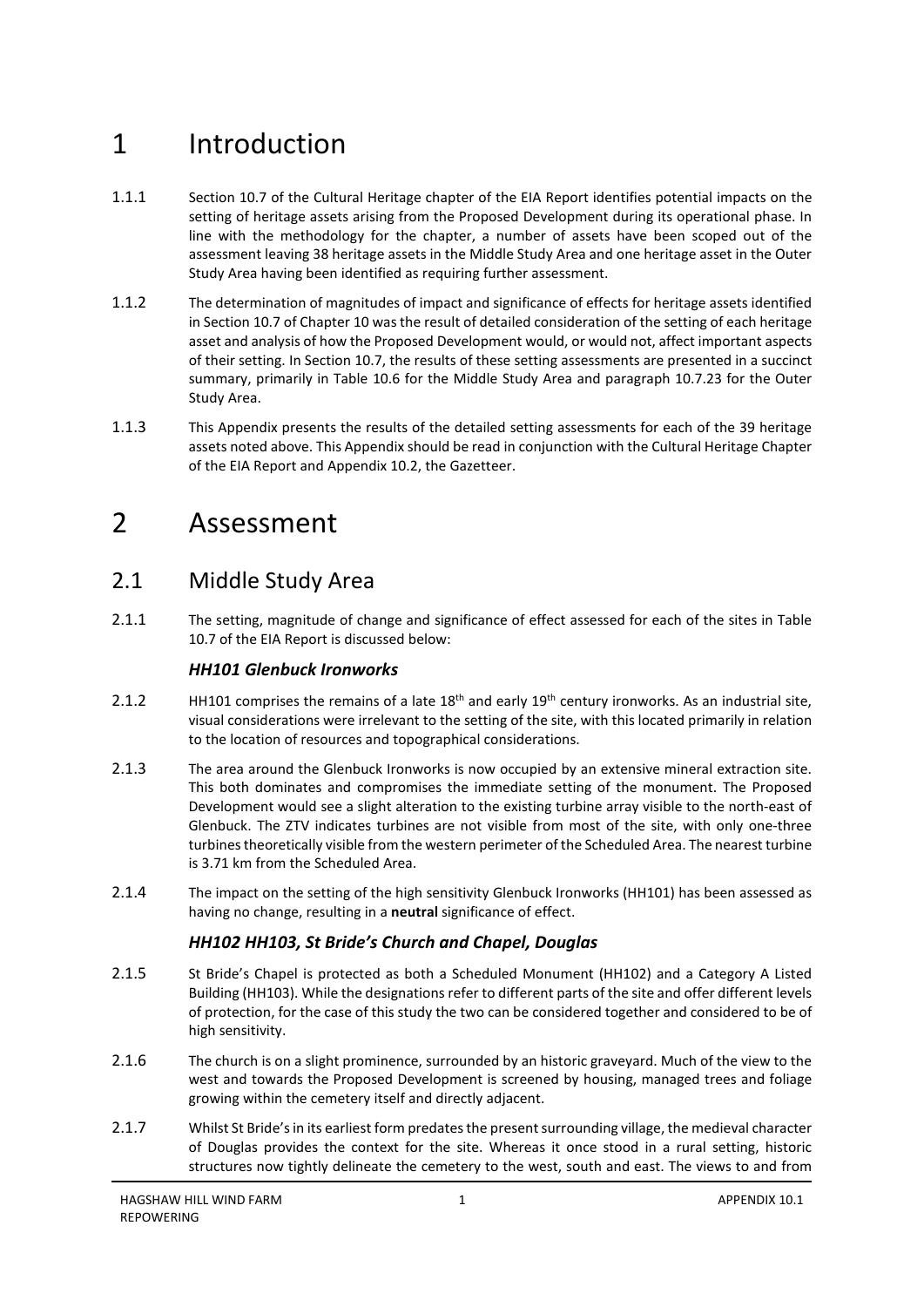the Church were likely to have been important when the site was chosen as a place of worship. However, as the village has developed around the church boundaries, this setting has changed to an urban one, providing an important contribution to the medieval character of the village. The general character of the site is introspective and reflective, rather than focused on a wider landscape association. It is no longer possible to view the church on approach unless in close proximity.

- 2.1.8 It is the immediate setting of St. Bride's Chapel, or the link between the building and graveyard that is important in understanding and appreciating the site, not the wider landscape. Although the ZTV indicates that 11-14 turbines will be theoretically visible to the west, in reality not many of these will share intervisibility given the tree cover, vegetation and buildings around the monument.
- 2.1.9 The wireframe shows that 11 turbines will be theoretically visible. The turbines are visible on the skyline to the west, but set behind the existing turbines of the Hagshaw Hill Extension, the Proposed Development is not overly prominent, only slightly extending the existing turbine array to the south.
- 2.1.10 The impact on the setting of the high sensitivity St Bride's Church (HH10 & HH03) has been assessed as minor, resulting in a **minor** significance of effect.

## *HH104 Earl of Angus Monument*

- 2.1.11 The Earl of Angus Monument was erected in 1892 and commemorates the raising of the Cameronian Regiment. The setting of the statue on the edge of Douglas was an important factor in the decision to place it there. The Earl of Angus is portrayed overlooking the low ground and rolling hills from which the Cameronian regiment was mustered. His finger points down the valley to the north from which many recruits came. This important view northwards will remain unaffected by the Proposed Development.
- 2.1.12 When erected the statue would have sat, as today, on the periphery of Douglas. However, the immediate setting or curtilage of the monument was originally much larger, with the statue standing in greater isolation, accessed by a sweeping path from Crabtree Street to the north-east.
- 2.1.13 Subsequently the immediate landscape around the monument has become more formalised, with structures built close on the southern side, encroaching upon the original curtilage of the monument. To the west, a large industrial building has been constructed infringing further upon the site. Subsequently the immediate landscape around the monument has become more formalised, with structures built very close on the southern side, encroaching upon the original curtilage of the monument. To the west, a large industrial building has been constructed infringing further upon the site. The immediate landscape to the north and north-east of the monument remains essentially unchanged since the late 19th century.
- 2.1.14 The developments around the monument mean that it is now not possible to view the statue from any distance, apart from views across the playing fields and Douglas Water Valley to the north. The turbines of the Proposed Development will lie to the west of the monument and thus not impinge upon this sole surviving viewshed of the statue.
- 2.1.15 The ZTV indicates that 11-14 turbines will be theoretically visible. The wireframe shows this to be 11 turbines, but in reality there is much vegetation in the foreground of the statue that will substantially screen views of the Proposed Development from the statue itself. Where visible, these turbines will be seen against the skyline to the west, set within the existing turbine array of the Hagshaw Hill Extension, extending this array slightly to the south. The site is 3.53 km from the nearest turbine.
- 2.1.16 Despite the initial isolated setting of the statue, the formalised curtilage and encroachment of Douglas has made the immediate setting of the monument more important. The open views to the north remain significant in the setting of the statue.
- 2.1.17 The impact on the setting of the high sensitivity Earl of Angus Monument (HH104) has been assessed as minor, resulting in a **minor** significance of effect.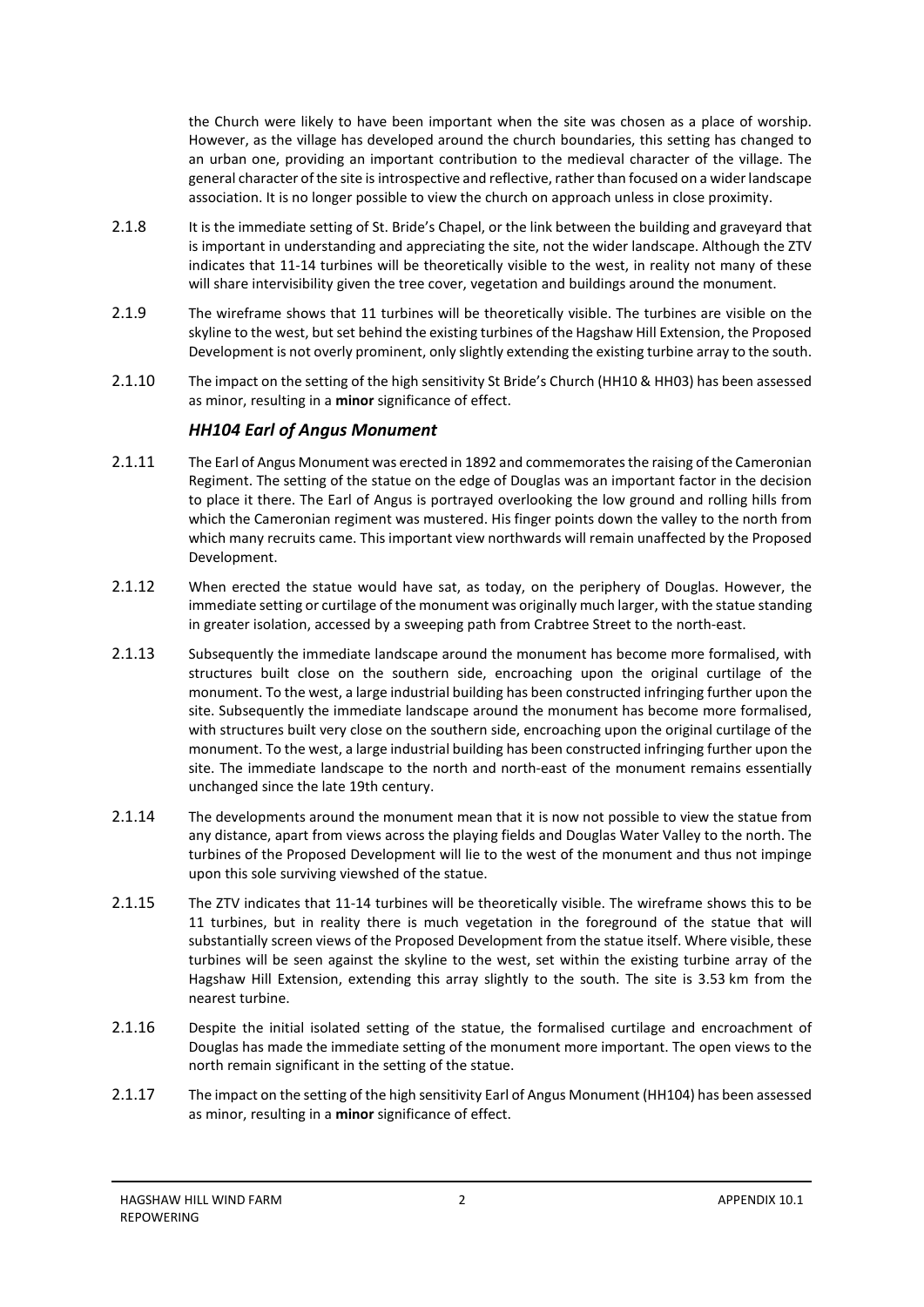## *HH105 Douglas Conservation Area*

- 2.1.18 The Douglas Conservation Area encompasses seven Category B Listed Buildings that for the purposes of this assessment are considered with the Conservation Area HH105.
- 2.1.19 The Conservation Area covers the heart of medieval Douglas, and each of the heritage assets within this area lie within a concentrated urban setting. This urban setting is the primary factor for understanding these buildings and in many cases, the physical fabric of the area has changed very little from when they were constructed. Predominantly dateable to the mid-19<sup>th</sup> century, these buildings were constructed to look inwards, into an urban environment as opposed to outwards into the landscape.
- 2.1.20 While the ZTV mapping identifies that between 11-14 turbines will be theoretically visible with the closest 3.69 km away, this does not account for the reality of intervisibility being disrupted by neighbouring buildings, infrastructure, trees and vegetation in most parts of the Conservation Area.
- 2.1.21 The impact on the setting of the medium sensitive Douglas Conservation area (HH105) has therefore been assessed as negligible, resulting in a **negligible** significance of effect.

## *HH106 Mansfield, Douglas*

- 2.1.22 The former Free Church Manse, now known as Mansefield is a two storey, three bay Category B Listed building within the village of Douglas. South-west facing, the manse was originally built in fields to the south of the village, but the setting of the building is now the large open avenue and villas of Addison Drive.
- 2.1.23 The ZTV indicates that 11-14 turbines would be theoretically visible from Mansefield, with the nearest turbine 3.63 km away. However, given the orientation of the building, the mature trees and bulk of houses to the south and west, any intervisibility from the property itself seems unlikely.
- 2.1.24 The impact on the setting of the medium sensitive Mansefield (HH106) has been assessed as having no change, resulting in a **neutral** significance of effect.

## *HH107 Springhill, Douglas*

- 2.1.25 Springhill is a 19<sup>th</sup> century, WNW facing two storey house on the southern edge of Douglas. The building is set within semi-formal gardens, with mature deciduous trees lining the A70 on the western side. The  $1<sup>st</sup>$  edition shows Springhill sitting in isolation on the outskirts of Douglas, surrounded by gardens. The primary orientation of Springhill would have been the open views to the north-west towards Arkney Hill, but it was also placed in relation to the Ayr Road, or modern A70. However, the setting today feels urban rather than rural and the views are not as significant as they would once have been.
- 2.1.26 The ZTV mapping indicates 11-14 turbines will be theoretically visible from Springhill, with the nearest turbine 3.46 km distant. The area immediately in front of Springhill is screened by a band of mature trees, while a modern school building is located in the lower ground immediately east of Springhill. However, it is likely that the Proposed Development would remain visible, particularly given the increase in turbine height from the Existing Development.
- 2.1.27 The overall impact on the setting of the medium sensitive Springhill (HH107) has however been assessed as negligible, resulting in a **negligible** significance of effect.

## *HH108 New Mains, Douglas*

- 2.1.28 New Mains steading was constructed on the edge of the wider Douglas designed landscape in 1838. It comprises an enclosed courtyard formed by stables, barns and workshops and sits within a copse of woodland trees, facing to the north-east with primary views towards Douglas Castle. The immediate setting of the monument is formed by the buildings around the Steading.
- 2.1.29 While ZTV mapping indicates 11-14 turbines would be theoretically visible, with the nearest 4.97 km away, there is not anticipated to be any direct visual link with the Proposed Development due to the proximity and scale of trees within the site's curtilage and the presence of the Long Plantation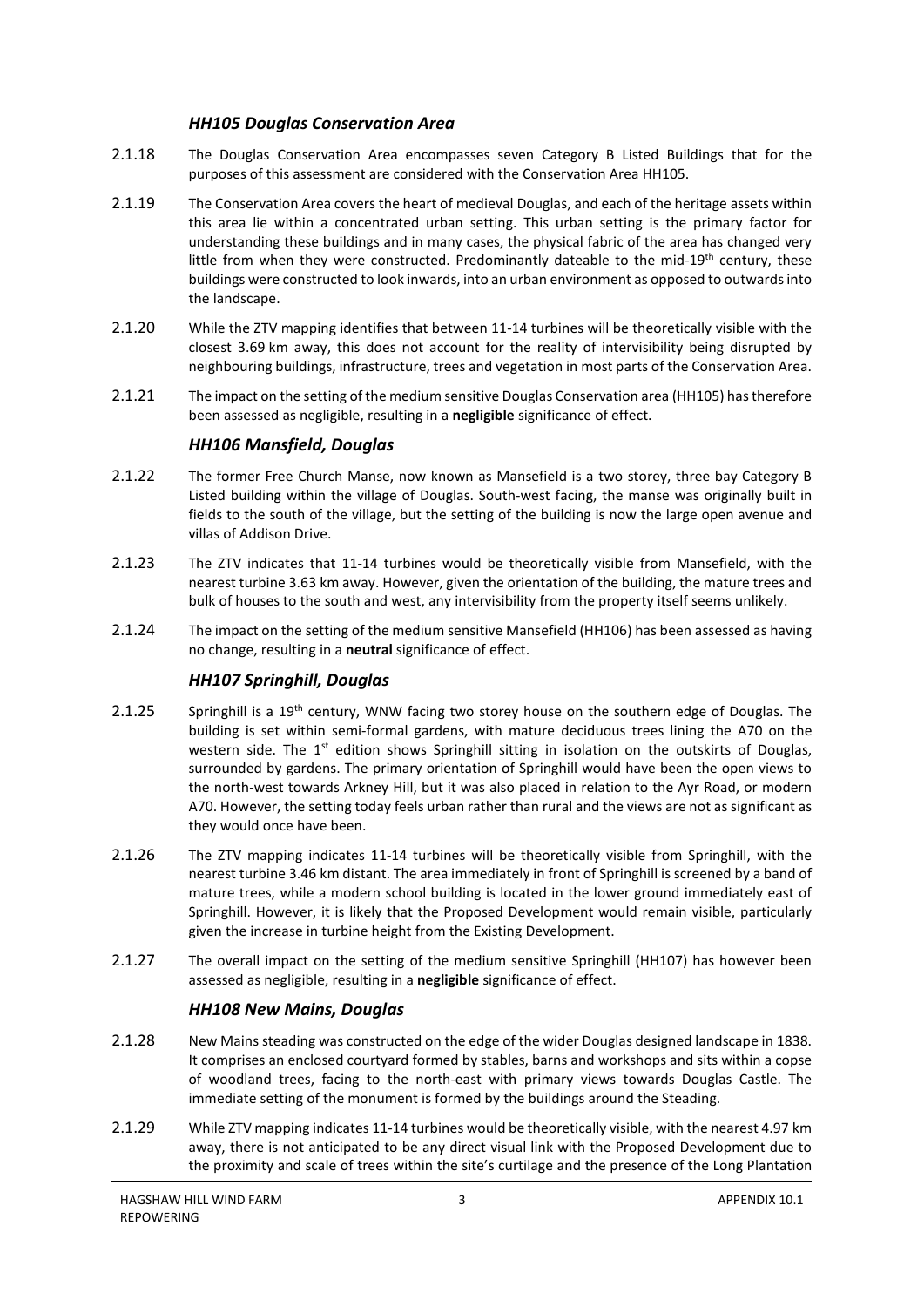on the higher ground to the west. Intervisibility with the Proposed Development would not impact upon the setting of New Mains.

2.1.30 The impact on the setting of the medium sensitive New Mains (HH108) has been assessed as having no change, resulting in a **neutral** significance of effect.

## *HH109 Statue of a Highlander, West Toun, Coalburn*

- 2.1.31 The Statue of a Highlander was first erected at Hallcraig in 1815. It was subsequently moved to Ayrshire in 1861, and to the present location in 1929. The statue is important as a historical work of art but is no longer in its original setting, located in enclosed private land which is incidental to its importance.
- 2.1.32 The ZTV indicates that 11-14 turbines will be theoretically visible from the monument, with the closest located 4.09 km away. However, in reality intervisibility is limited by the mature trees located around West Toun House.
- 2.1.33 The impact on the setting of the medium sensitive Statue of a Highlander (HH109) has been assessed as having no change, resulting in a neutral significance of effect.

## *HH112 Wildshaw Hill Cairn*

- 2.1.34 Wildhsaw Hill Cairn is positioned in a prominent location, with commanding views over the surrounding landscape. The monument lies 9.31 km from the nearest turbine of the Proposed Development, with the M74 motorway and the Hagshaw Hill Extension located between the site and the cairn.
- 2.1.35 The prominent location is important to the setting of the Wildshaw Hill Cairn, as is intervisibility with similar funerary monuments such as Auchensaugh Hill Cairn (HH114) 4.48 km to the south-west. This intervisibility will remain unaffected by the Proposed Development. The ZTV anticipates that 11-14 turbines will be visible, with the wireframe revealing this to actually be 13 turbines, of which 12 are visible at hub height. The Proposed Development will be visible on the skyline to the northwest, but will be seen against a backdrop of the existing turbine array which extends beyond the Proposed Development to the south-west and north-east.
- 2.1.36 The impact on the setting of the high sensitive Wildshaw Hill Cairn (HH112) has been assessed as minor, resulting in a **minor** significance of effect.

## *HH113 Thirstone, Stone Circle*

- 2.1.37 The ZTV shows that between 8 and 14 turbines will be visible from the Thirstone Stone Circle, with the Proposed Development lying 8.73 km from the nearest turbine. The wireframe reveals there to be 13 turbines visible, although for three of these this is only the extreme tip of the blade and of the remainder only five hubs are visible. Those three turbines whose blade tip is depicted are unlikely to be visible above even the shortest vegetation. The turbines will be visible on the skyline to the north-west, in a location where no turbines were previously visible. As such this is a new turbine array, but on the whole the turbines of the Proposed Development are distant and unobtrusive.
- 2.1.38 The function of a prehistoric stone circle is not certain, but it seems clear that this was a place of ritual and the location may have been specifically chosen in the landscape based on astronomical observations. Sightlines and viewpoints from the monument are potentially important to appreciating and understanding the setting of the site. It is noted that a sand and gravel quarry now operates in the vicinity of this monument at Thirstone.
- 2.1.39 The impact on the setting of the high sensitive Thirstone Stone Circle (HH113) has been assessed as minor, resulting in a **minor** significance of effect.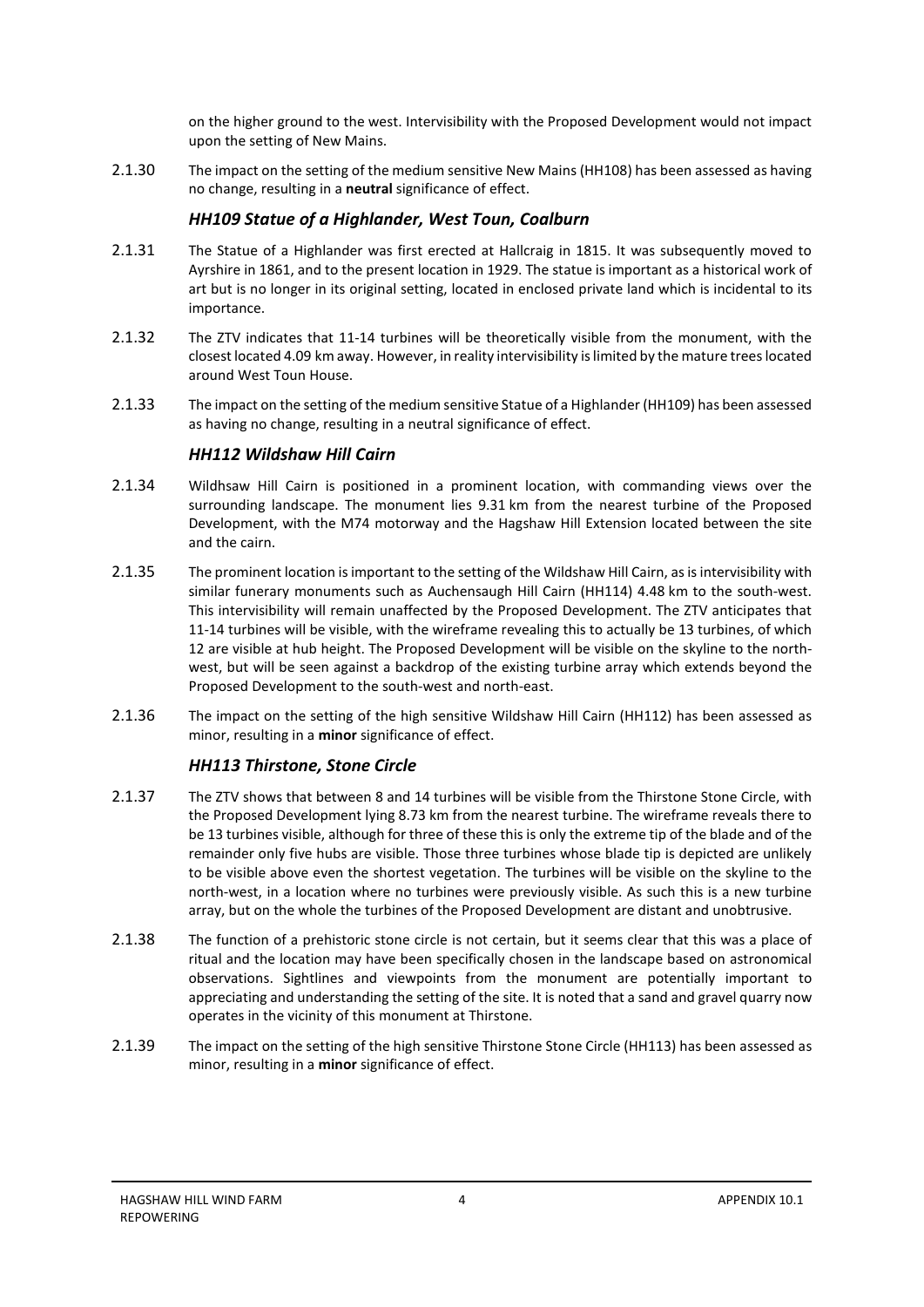## *HH114 Auchensaugh Hill Cairn*

- 2.1.40 The Auchensaugh Hill cairn is a Scheduled Monument located on the summit of the 392 m Auchensaugh Hill, c.6.10 km to the south-west of the nearest proposed turbine. It is a prehistoric funerary monument of unknown date. The Cairn is in a topographically prominent location, with extensive views, clearly sited for this particular reason. Inter-visibility between Auchensaugh Cairn and other broadly contemporary monuments of similar function at Mosscastle Hill (HH141); Cairn Table (HH115); Cairn Kinny (HH116); and possibly Wildshaw Hill (HH112), is important and makes a high contribution to the appreciation and understanding of the setting of the monument. These views will remain unaffected by the Proposed Development.
- 2.1.41 The ZTV indicates that 11-14 turbines would be visible, with the closest falling 6.10 km from HH114. The wireframe reveals all 14 turbines are visible. These turbines will be seen against the skyline, but will form part of an existing turbine array (including Galawhistle and the Hagshaw Hill Extension) and will not impinge upon any of the key views or relationships from Auchensaugh Cairn.
- 2.1.42 The impact on the setting of the high sensitivity Auchensaugh Hill Cairn (HH114) has been assessed as minor, resulting in a **minor** significance of effect.

## *HH115 Cairn Kinny, Cairn*

- 2.1.43 Cairn Kinny is a Scheduled prehistoric burial cairn located on the 392 m Cairn Kinney Hill, 8.15 km from the nearest turbine of the Proposed Development. The views from the summit are concentrated in an arc from the west, through the north to the east with views to the south limited by the rise of Cairn Kinney Hill. The setting of the monument is open, with topography clearly important to the location of the heritage asset. However, intervisibility with similar monuments such as Cairn Table to the north-west (HH16) is equally important to understanding the setting, as is the relationship to Mosscastle Hill Cairn and Auchensaugh Hill Cairn to the north-east.
- 2.1.44 The ZTV mapping reveals 11-14 turbines theoretically visible, shown in the wireframe to be all 14 turbines visible. All of these are set against the skyline to a degree.
- 2.1.45 The Proposed Development would be visible in the far distance, set amongst the existing turbine array including the Hagshaw Hill Extension and Galawhistle Wind Farms. The Proposed Development would have no impact on the intervisibility of the similar monuments which are important to the setting of Cairn Kinny. The Proposed Development would be part of an existing turbine cluster, possibly filling the gap created by the removal of the Existing Development.
- 2.1.46 The impact on the setting of the high sensitivity Cairn Kinny (HH115) has been assessed as minor, resulting in a **minor** significance of effect.

## *HH116 Cairn Table, Cairns*

- 2.1.47 The Scheduled Monument on the 593 m Cairn Table comprises two prehistoric burial cairns of Late Neolithic/Early Bronze Age date. The setting of the monument is defined by its prominent position on the highest hill in the immediate area, overlooking the surrounding landscape. There is clear intervisibility between Cairn Table and a broadly contemporary possible funerary monument at Wardlaw Hill (outwith the Study Area - SMR9112) to the south-west and Cairn Kinney (HH115) to the south-east. This intervisibility is important to understand and appreciate the setting of HH16 and will remain unaffected by the Proposed Development.
- 2.1.48 ZTV mapping shows that 11-14 turbines will be visible from the monument over a distance of 8.21 km. The wireframe shows all 14 turbines to be visible. The turbines on the upland part of the site to the north-west will be set against the skyline but the Proposed Development will appear as an embedded part of an existing turbine array.
- 2.1.49 The impact on the setting of the high sensitivity Cairn Table (HH116) has been assessed as minor, resulting in a **minor** significance of effect.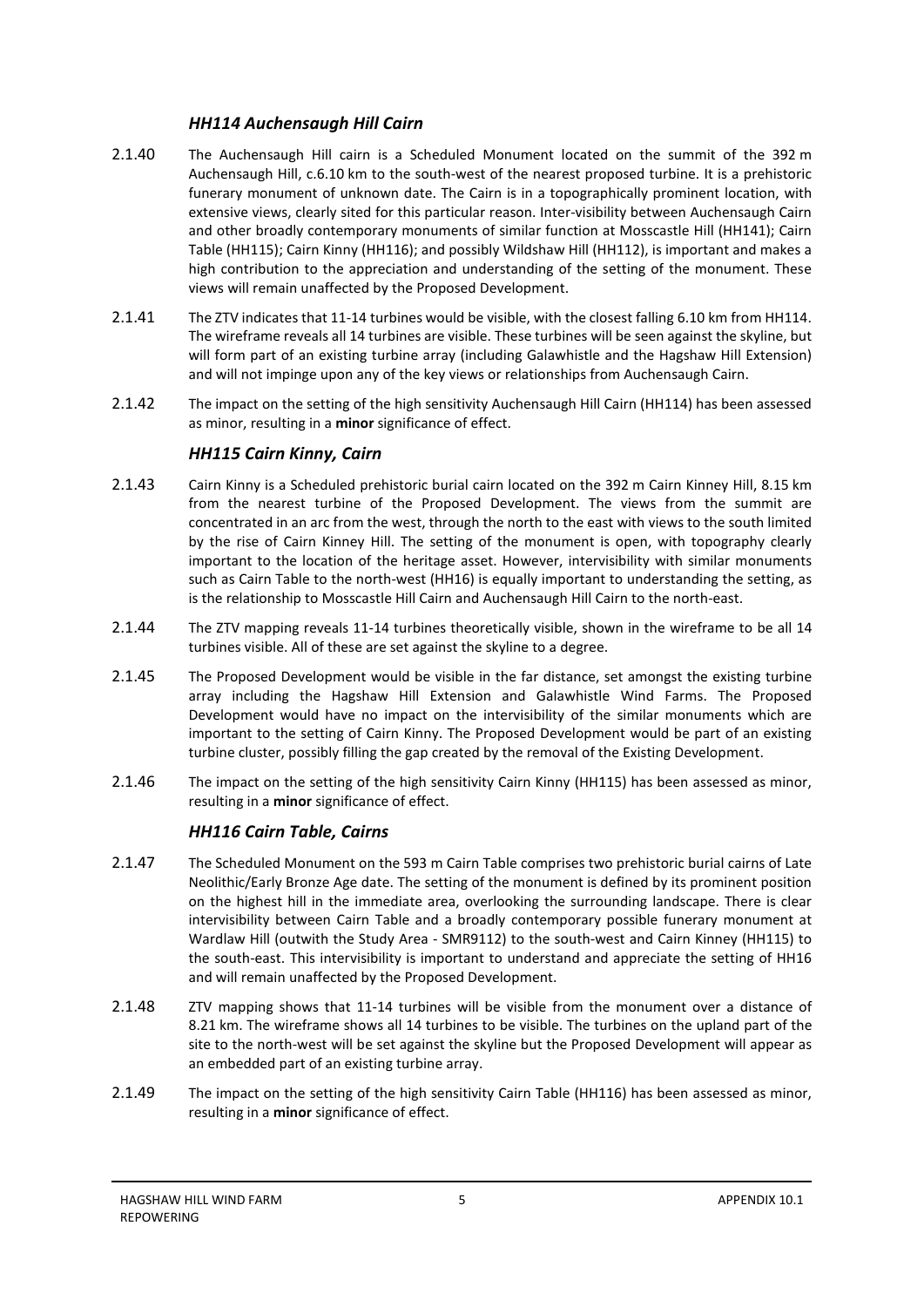#### *HH117 Muirkirk, tar works, mines*

- 2.1.50 The HH17 Muirkirk Scheduled Monument encompasses the remains of a late  $18<sup>th</sup>$  and early  $19<sup>th</sup>$ century tar works; a dense concentration of bell pits related to coal mining; and a limestone quarry with connection to a network of tram and trackways. This is an important, well preserved group of early industrial remains. The setting of the monument is defined by its physical extent and exploitation of resources, as well as the immediate industrial landscape. This landscape contains monuments related to the industrial exploitation of Muirkirk such as various miner's cottages, shafts and quarries in the immediate landscape.
- 2.1.51 The ZTV indicates that the majority of the site will have no intervisibility with the Proposed Development, although 11-14 turbines will be theoretically visible from a large area along the south of the Scheduled Area. However, landscape views form no part of the monuments setting. The nearest turbine lies 9.80 km from HH117.
- 2.1.52 The impact on the setting of the high sensitivity Muirkirk Tar Works (HH117) has been assessed as having no change, resulting in a **neutral** significance of effect.

#### *HH118 Lesmahagow*

- 2.1.53 The Lesmahagow Conservation Area encompasses two Category B Listed Buildings that for the purposes of this assessment are considered with the Conservation Area HH118.
- 2.1.54 The heritage assets within this area lie in a concentrated urban setting. The urban setting is the primary factor for understanding these buildings. Predominantly dateable to the mid-19th century, these buildings were constructed to look inwards, into an urban environment as opposed to outwards into the landscape.
- 2.1.55 While the ZTV mapping identifies that between 11-14 turbines will be theoretically visible across most of the Conservation Area west of the River Nethan, this does not account for the reality of intervisibility being disrupted by neighbouring buildings, infrastructure, trees and vegetation, particularly given the distance of 8.78 km from the nearest turbine of the Proposed Development
- 2.1.56 The impact on the setting of the medium sensitivity Lesmahagow Conservation Area (HH118) has been assessed as having no change, resulting in a **neutral** significance of effect.

## *HH119 Birkhill including stable wing*

- 2.1.57 Birkhill House retains many elements of the original setting from when it was constructed in the 18th-19th centuries. The OS 1st edition 6 inches to the mile map shows Birkhill set within mature woodland. This woodland survives and has enlarged considerably since the 19th century, wrapping around the building.
- 2.1.58 The primary views from Birkhill House are to the north west to south east, with the alignment of the building running south-west to north-east. Were the mature woodland not in place, the main views to and from the House would not be compromised by the presence of the turbines to the southwest.
- 2.1.59 While the ZTV indicates that 11-14 turbines, the nearest being 7.67 km distant, will be theoretically visible from Birkhill, these will be masked by thick vegetation and would not impact upon the primary views to and from the site, or the immediate setting of the monument.
- 2.1.60 The impact on the setting of the medium sensitivity Birkhill (HH119) has been assessed as having no change, resulting in a **neutral** significance of effect.

## *HH120 Old Poniel Bridge*

2.1.61 Constructed in the early 19<sup>th</sup> century, Old Poniel Bridge is located on agricultural land along the route of what was once the Edinburgh to Carlisle Coach Road. The setting of Old Poniel Bridge has changed significantly since it was constructed. What was once an important thoroughfare is now little more than a seldom used farm track, and the bridge appears out of place in its current setting. Views from the bridge were never important to its setting, while its alignment to the north-east and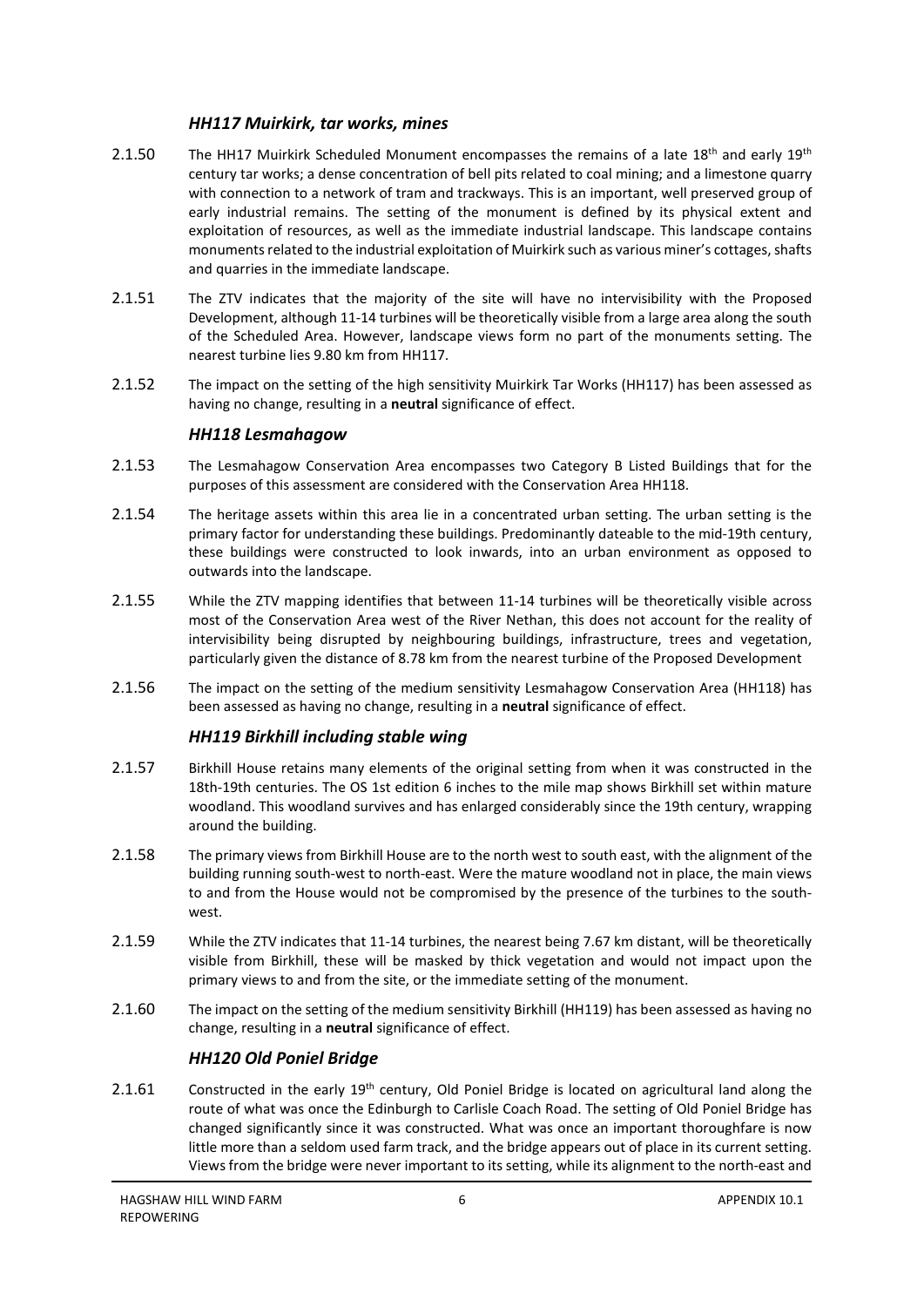south-west means that the Proposed Development to the west would not be visible from the principal views as the bridge is crossed.

- 2.1.62 ZTV mapping indicates that 11-14 turbines will be theoretically visible over a distance of 6.93 km.
- 2.1.63 The impact on the setting of the medium sensitivity Old Poniel Bridge (HH120) has been assessed as having no change, resulting in a **neutral** significance of effect.

## *HH121 Folkerton Mill*

- 2.1.64 Folkerton Mill is located in a quiet rural location on the north bank of the Douglas Water. The original setting of the monument is preserved in its relationship with the Douglas Water and the open agricultural land in the immediate landscape. The setting of the mill is compromised to a degree by the presence of a busy road to the west, electricity cables overhead and a line of pylons nearby.
- 2.1.65 While the ZTV mapping anticipates that 11-14 turbines will be theoretically visible, Folkerton Mill is located nearly 7.67 km from the nearest turbine. It is difficult at present to perceive the existing turbine array around Hagshaw Hill and the nature of the landscape and vegetation makes intervisibility unlikely.
- 2.1.66 The impact on the setting of the medium sensitivity Folkerton Mill (HH121) has been assessed as having no change, resulting in a **neutral** significance of effect.

## *HH123 Happendon Lodge*

- 2.1.67 Happendon Lodge was constructed in 1851 as a Gatehouse to the nearby Douglas Castle. Situated at a meeting of roads, Happendon Lodge was once surrounded by woodland, with the link to the Castle an important part of its setting.
- 2.1.68 The setting of Happendon Lodge is entirely compromised. There is no link to the now ruinous Douglas Castle, while the M74 motorway lies immediately to the west and the old A74 to the east. The view to the west towards the Proposed Development is screened by the banking and vegetation of the motorway. Very little of Happendon Lodge's original setting survives.
- 2.1.69 The ZTV anticipates that 11-14 turbines will be theoretically visible from Happendon Lodge, with the nearest 6.25 km away. However, given the vegetation, tree cover and buildings located between the Lodge and the Proposed Development, the erection of the turbines will have no effect on the setting of the monument.
- 2.1.70 The impact on the setting of the medium sensitivity Happendon Lodge (HH123) has been assessed as having no change, resulting in a **neutral** significance of effect.

## *HH124 Uddington Village, Konisberg*

- 2.1.71 The B Listed Konisberg is a cottage located in the village of Uddington, 7.01 km from the nearest turbine. The ZTV indicates 11-14 turbines will be theoretically visible from Konisberg.
- 2.1.72 Dated to the mid-19<sup>th</sup> century, the cottage is part of small village with a copse of mature woodland and an agricultural setting, close to major roads and the Douglas Water. The infrastructure of the M74 and Junction 12 lies to the west, with a series of large electricity pylons to the east. The main elevation of the cottage faces east, away from the Proposed Development.
- 2.1.73 The impact on the setting of the medium sensitivity Konisberg (HH124) has been assessed as having no change, resulting in a **neutral** significance of effect.

## *HH125 Castle Mains*

2.1.74 Castle Mains is a four-storey building set in a prominent location on the edge of a south-east facing slope. The orientation of the house towards the south-east indicates that this location was important to the setting of the monument. The immediate setting of Castle Mains has changed little since the production of the 1st edition OS map in the mid-19th century. The surrounding parkland, dotted with mature trees still survives along with considerable screening by deciduous trees.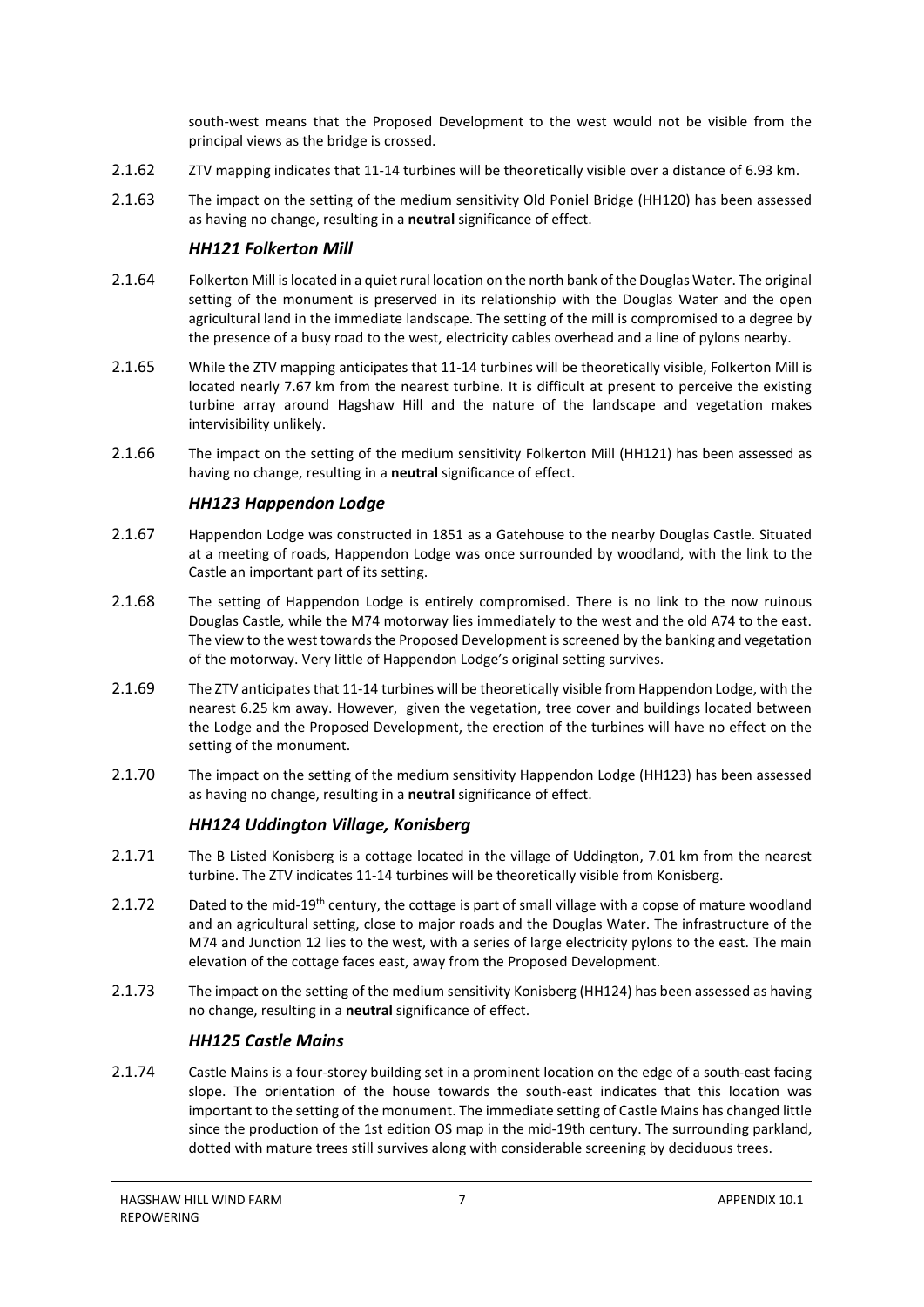- 2.1.75 The construction of the M74 to the west has largely compromised the wider landscape setting of the building in this direction. While ZTV mapping indicates that 11-14 turbines will be theoretically visible, with the nearest 6.52 km away, in reality not many will actually share intervisibility over the motorway with the existing buildings, foreground vegetation and existing woodland in place.
- 2.1.76 The impact on the setting of the medium sensitivity Castle Mains (HH125) has been assessed negligible, resulting in a **negligible** significance of effect.

## *HH127 Muirkirk Institute, Furnace*

- 2.1.77 The Kames Ironworks Institute is an important relic of the industrial landscape and infrastructure which once surrounded it. The immediate setting of the asset is provided by the cottages immediately adjacent on Furnace Road and the expansive views to the west and south-west across the former industrial landscape.
- 2.1.78 The ZTV indicates that 4-7 turbines will be theoretically visible, but these will not impinge upon primary views from the Institute and given the distance of 9.69 km from the nearest turbine and intervening landscape features, the Proposed Development would not be prominent in the backdrop to the building if viewed from the south -west.
- 2.1.79 The impact on the setting of the medium sensitivity Muirkirk Institute (HH127) has been assessed as having no change, resulting in a **neutral** significance of effect.

## *HH128 Muirkirk Old Parish Church*

- 2.1.80 Category B Listed Muirkirk Old Parish Church was constructed in 1812. While the church services the town of Muirkirk, the town has an open feel, with wide views of Wardlaw Hill to the south. The focus of the church itself is the town, while its setting is created by the conjoined cemetery. A wide band of mature deciduous trees lie immediately east of the church.
- 2.1.81 While the ZTV indicates that 8-10 turbines from the Proposed Development will be theoretically visible, the distance of 8.89 km and intervening vegetation cover makes extensive intervisibility unlikely. Muirkirk Old Parish Church has no primary views to the north-east.
- 2.1.82 The impact on the setting of the medium sensitivity Muirkirk Old Parish Church (HH128) has been assessed as having no change, resulting in a **neutral** significance of effect.

## *HH130 Auchlochan Bridge*

- 2.1.83 The setting of Auchlochan Bridge has altered little since it was constructed in the 1790s. The bridge remains in use by modern traffic and lies within deep, mature tree cover in a similar manner to that shown on the 1st edition OS maps. The setting of the monument is the water course, the immediate tree cover and the road itself.
- 2.1.84 While the ZTV indicates that 11-14 turbines are theoretically visible from Auchlochan Bridge, the extent of vegetation cover; distance between the monument and the nearest turbine (c. 6.58 km); and the low-lying nature of HH128 make it unlikely that the Proposed Development will be visible.
- 2.1.85 The impact on the setting of the medium sensitivity Auchlochan Bridge (HH130) has been assessed as having no change, resulting in a **neutral** significance of effect.

## *HH131 South Lodge, Birkwood House*

- 2.1.86 HH131 is the southern access to the former Birkwood estate, with the Category B Listed South Lodge forming the gateway on the road to Birkwood House HH133. The relationship with Birkwood House and the rest of the estate to the north and east is the main focus to the setting of the monument.
- 2.1.87 ZTV indicates 11-14 turbines are theoretically visible. The nature of the landscape, mature deciduous woodland lining New Trows Road to the south coupled with the focus and orientation of the building means there are no clear views over the 7.74 km to the nearest turbine of the Proposed Development.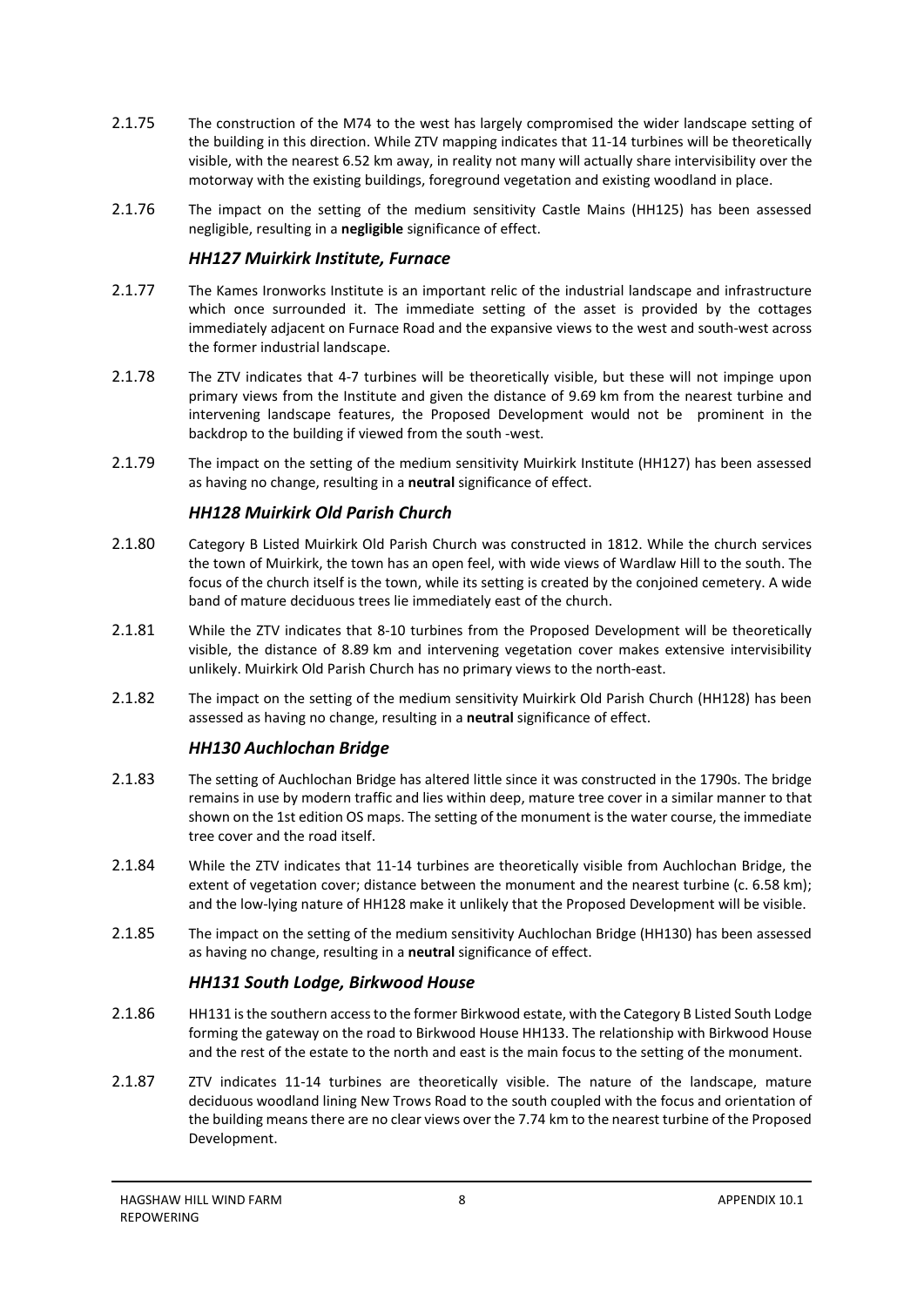2.1.88 The impact on the setting of the medium sensitivity Birkwood South Lodge (HH131) has been assessed as having no change, resulting in a **neutral** significance of effect.

## *HH132 West Gate Lodge, Birkwood*

- 2.1.89 The West Lodge to Birkwood House is set within areas of mature deciduous woodland which line both New Trows Road and the access to Birkwood House. There is rising ground to the south and west occupied by pasture. The setting of the West Gate Lodge is quiet and rural, with the important aspect to understanding the setting of the asset being its function at the end of the access road and its relationship with other elements of the former Birkwood Estate. Key views are past the site along the access road.
- 2.1.90 The ZTV indicates that 11-14 turbines will be theoretically visible but given the distance of 8.24 km from the Proposed Development, the landscape, and the mature trees within the former Birkwood Estate, it is unlikely that there will be intervisibility with the turbines.
- 2.1.91 The impact on the setting of the medium sensitivity Birkwood West Lodge (HH132) has been assessed as having no change, resulting in a **neutral** significance of effect.

#### *HH133 Birkwood House*

- 2.1.92 Birkwood House is a large castellated Gothic mansion with towers and turrets. The main body of the building is built over two to three storeys. Birkwood House is the focal point of the former Birkwood Estate but is now in a dilapidated condition and under threat of demolition due to safety concerns. Set within a designed landscape of specifically planted mature deciduous trees and bands of woodland, the setting of the monument is the estate itself and the relationship with other estate features.
- 2.1.93 The ZTV indicates that 11-14 turbines will theoretically be visible, but it is unclear how many of these will actually be visible through the woodland of the former estate and intervening 8.20km to the nearest turbine of the Proposed Development. The relationship with the former estate will remain unchanged.
- 2.1.94 The impact on the setting of the medium sensitivity Birkwood House (HH131) has been assessed as having no change, resulting in a **neutral** significance of effect.

## *HH134 Birkwood Walled Garden*

- 2.1.95 Birkwood Walled Garden lies on the eastern bank of the River Nethan. The nature of a walled garden makes this an inward looking an introspective site. The wider setting is linked to the Birkwood Estate and the relationship with other estate features.
- 2.1.96 It is unlikely that any turbines will be visible from Birkwood Walled Garden, particularly the interior given the height of the walls and intervening vegetation along the banks of the River Nethan.
- 2.1.97 The ZTV mapping indicates that 4-7 turbines will be theoretically visible, with the nearest turbine located 8.27 km away.
- 2.1.98 The impact on the setting of the medium sensitivity Birkwood Walled Garden (HH134) has been assessed as having no change, resulting in a **neutral** significance of effect.

## *HH135 Birkwood, Bridge over the River Nethan*

- 2.1.99 The Birkwood Bridge over the River Nethan (HH135) carries the driveway to Birkwood House (HH133) from Lesmahagow. The bridge dates to the early-mid  $19<sup>th</sup>$  century and is in a quiet, unassuming setting closely surrounded by thick tree cover and the modern Abbeygreen Road.
- 2.1.100 Despite the ZTV indicating that 8-10 turbines would be theoretically visible, the nature of the landscape and the Birkwood Estate means that no turbines would share inter-visibility with Birkwood Bridge. The nearest turbine will be 8.38 km away.
- 2.1.101 The impact on the setting of the medium sensitivity Birkwood Bridge over the River Nethan (HH135) has been assessed as having no change, resulting in a **neutral** significance of effect.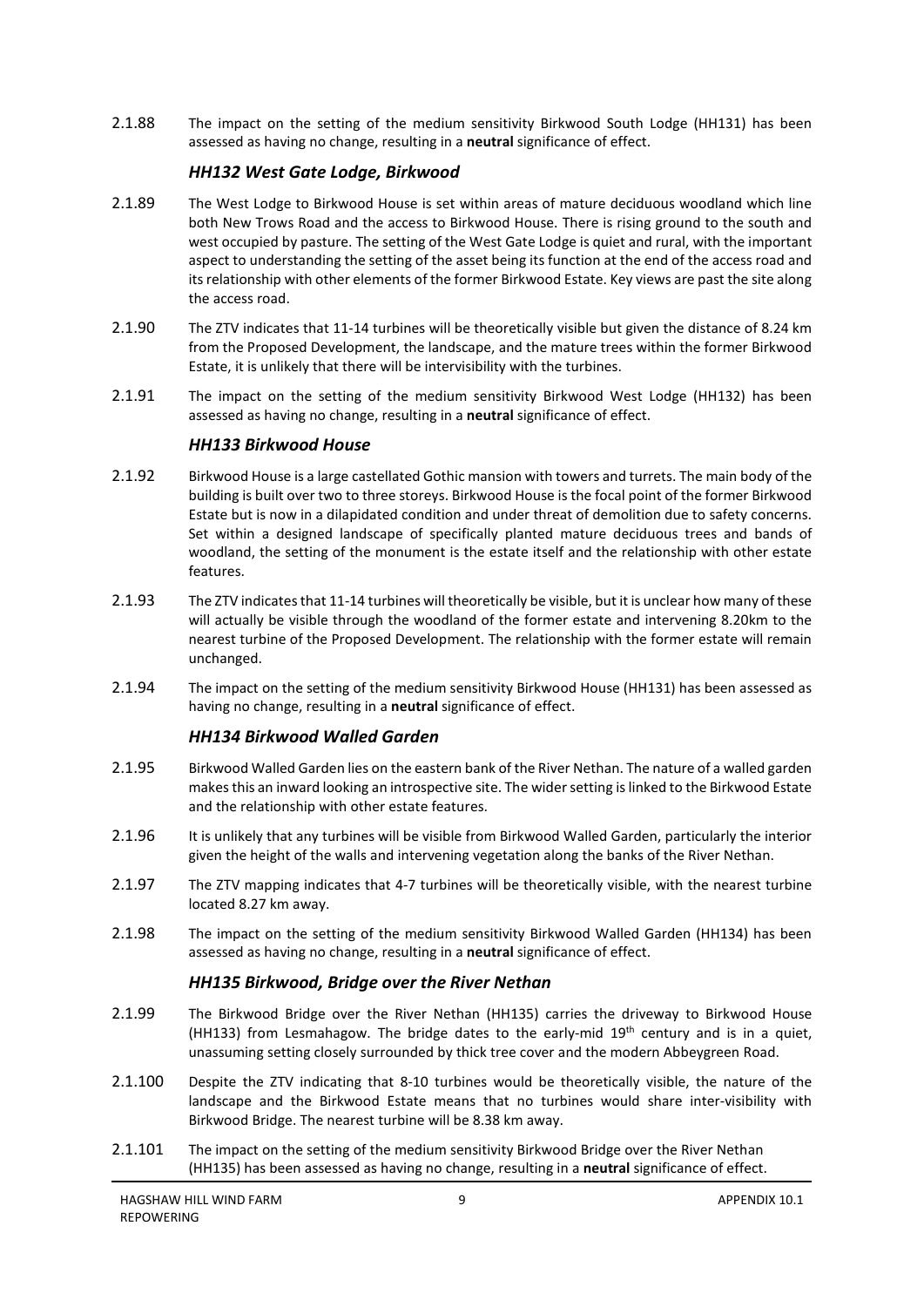## *HH136 Bank, 8 Abbeygreen, Lesmahagow*

- 2.1.102 HH136 is a mid-19<sup>th</sup> century Category B Listed building built specifically as a bank, a function the building still fulfils. The setting of the building is urban, with open views across the recreation grounds to the east. The Proposed Development lies 9.01 km from the bank, with the mature deciduous trees of the curtilage and the bulk of Lesmahagow masking any view towards Hagshaw Hill.
- 2.1.103 The impact on the setting of the medium sensitivity 8 Abbeygreen (HH136) has been assessed as having no change, resulting in a **neutral** significance of effect.

#### *HH137 Abbeygreen Church and Manse, Lesmahagow*

- 2.1.104 Both the Abbeygreen Church and Manse are two storeys high, located adjacent to one another within a boundary wall. Constructed in the mid-19<sup>th</sup> century, these monuments are important to one another with regards to setting.
- 2.1.105 While the ZTV indicates 11-14 turbines will be theoretically visible. However, this is considered unlikely over 9.06 km and the intervening buildings of Lesmahagow.
- 2.1.106 The impact to the setting of the medium sensitivity Abbeygreen Church (HH137) has been assessed as having no change, resulting in a **neutral** significance of effect.

#### *HH138 Old Road Bridge, River Nethan, Lesmahagow*

- 2.1.107 The Old Road Bridge over the River Nethan likely dates to the first half of the 18<sup>th</sup> century, when it would have been one of the primary crossings of the Nethan. The bridge was obviously positioned at a favourable location for crossing the Nethan and views to and from the bridge would have been inconsequential to its positioning.
- 2.1.108 Today the bridge is unused by traffic and is located in a quiet, heavily overgrown location. It is unlikely that any of the 11-14 turbines indicated by the ZTV would be visible from H138. The nearest turbine is 9.09 km distant.
- 2.1.109 The impact on the setting of the medium sensitivity Old Road Bridge (HH138) has been assessed as having no change, resulting in a **neutral** significance of effect.

#### *HH139 Old Road Bridge, River Nethan, Lesmahagow*

- 2.1.110 HH139 is an Old Road Bridge over the River Nethan, dated to the early 19<sup>th</sup> century. Today the bridge is much neglected and the vicinity heavily overgrown with deciduous woodland. The siting of the bridge was functional, of which views to and from are incidental.
- 2.1.111 ZTV mapping indicates 11-14 turbines theoretically visible, with the nearest being 9.35 km distant. It is unlikely that there will be any intervisibility with the Proposed Development given the intervening distance, structures and level of vegetation coverage.
- 2.1.112 The impact on the setting of the medium sensitivity Old Road Bridge (HH139) has been assessed as having no change, resulting in a **neutral** significance of effect.

#### *HH140 Milton Bridge, Lesmahagow*

- 2.1.113 The Milton Bridge was built in 1938 and carries modern traffic across the River Nethan. The setting is functional.
- 2.1.114 ZTV mapping indicates that between 11-14 turbines from the Proposed Development will be theoretically visible from HH140. Given the distance of 9.51 km from the nearest turbine and the tree cover, vegetation and buildings across the intervening landscape, it is highly unlikely there will be any intervisibility between the Proposed Development and the monument.
- 2.1.115 The impact on the setting of the medium sensitivity Milton Bridge (HH140) has been assessed as having no change, resulting in a **neutral** significance of effect.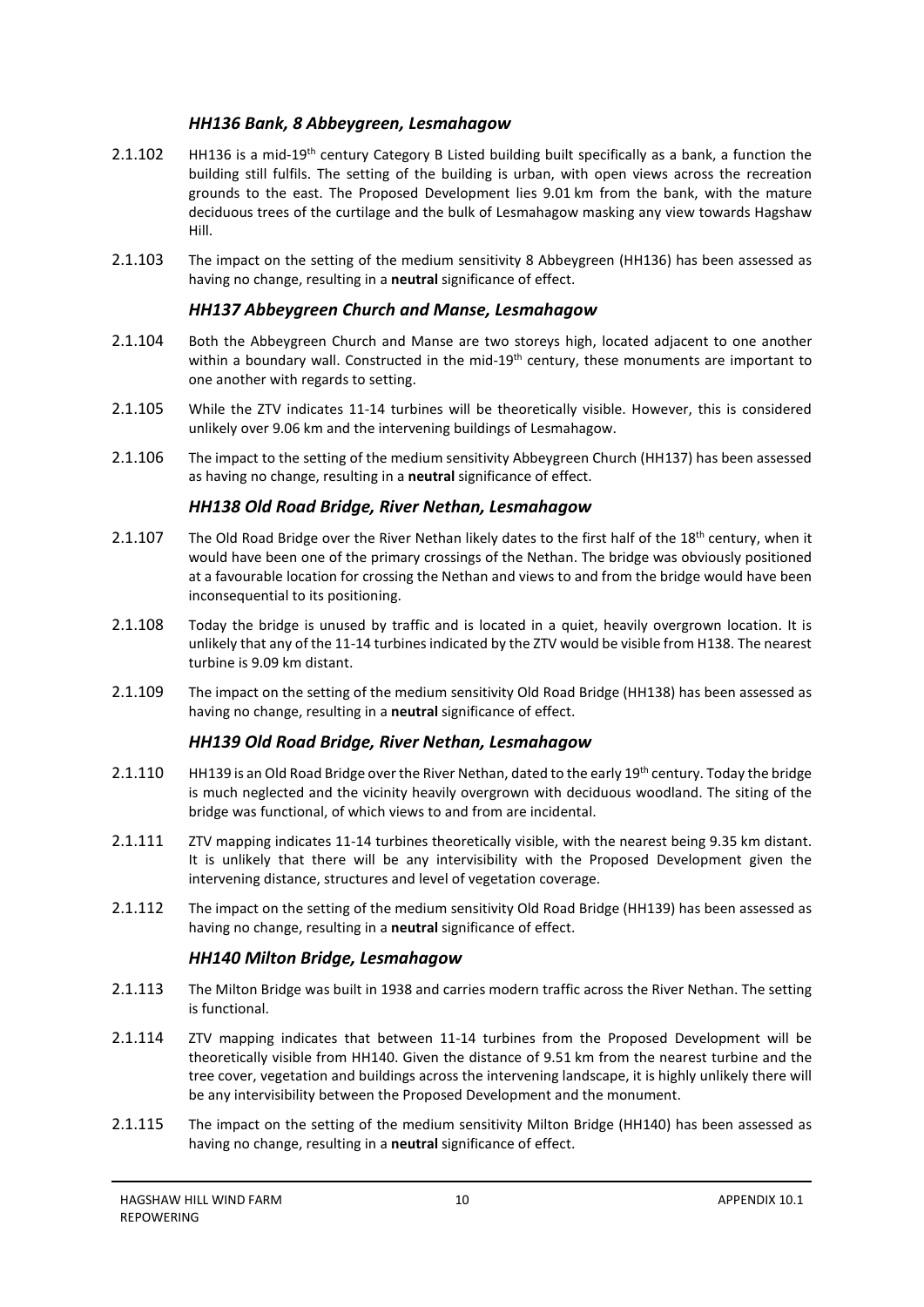## *HH141 Mosscastle Hill Cairn*

- 2.1.116 Mosscastle Hill cairn is a site that was identified as potentially schedulable by the WoSAS SMR. Lying at 414m AOD to the south-west of the site 7.65 km from the nearest turbine, HH141 can be considered part of the wider group of broadly contemporary similar funerary monuments including Wildhsaw Hill Cairn HH112, Auchensaugh Hill Cairn HH114, Cairn Kinny (HH115) and Cairn Table (HH116). Intervisibility between these monuments is important to their setting. The Proposed Development will not impinge upon these relationships and will not be visible in the background of views from monument to monument.
- 2.1.117 Cairns such as Mosscastle Hill were specifically placed in the landscape both for their prominent views, and to be visible from the surrounding landscape. While it is important to note that 11-14 turbines will be theoretically visible, the presence of a large commercial forestry plantation to the immediate north-west screens this.
- 2.1.118 The impact on the setting of the high sensitivity Mosscastle Hill Cairn (HH141) has been assessed as negligible, resulting in a **minor** significance of effect.

## *HH142 Andershaw Chapel, Burial Ground, Well*

- 2.1.119 There is a record of a chapel and burial ground at this site, although there is little physical evidence remaining for this. The site lies on a slope above the Glespin Burn. It is surrounded by forestry, resulting in a very compromised, restrictive appreciation of setting. An earthen bank has been interpreted as the boundary of the burial ground and the chapel well is recorded nearby. There are no surviving features in the landscape which contribute to the setting of the monument.
- 2.1.120 The ZTV indicates that 11-14 turbines will be theoretically visible, with the nearest turbine located 5.98 km away.
- 2.1.121 The impact on the setting of the high sensitivity Andershaw Chapel, Burial Ground and Well (HH142) has been assessed as having no change, resulting in a **neutral** significance of effect.

## *HH144 Lightshaw Standing Stone*

- 2.1.122 The Lightshaw Standing stone is a megalith first recorded in the late  $19<sup>th</sup>$  century. Accepted as prehistoric in date, the standing stone would have been specifically placed in the landscape as some form of marker, perhaps to line up with specific points on the landscape.
- 2.1.123 The setting of the monument is provided by the open landscape around it. Situated on a gentle south facing slope, the views to the south are particularly important to this. The immediate setting is somewhat compromised by the presence of the A70.
- 2.1.124 The ZTV mapping indicates that 8-10 turbines will be theoretically visible, with the closest being 7.25 km distant.
- 2.1.125 The impact on the setting of the high sensitivity Lightshaw Standing Stone (HH144) has been assessed as negligible, resulting in a **minor** significance of effect.